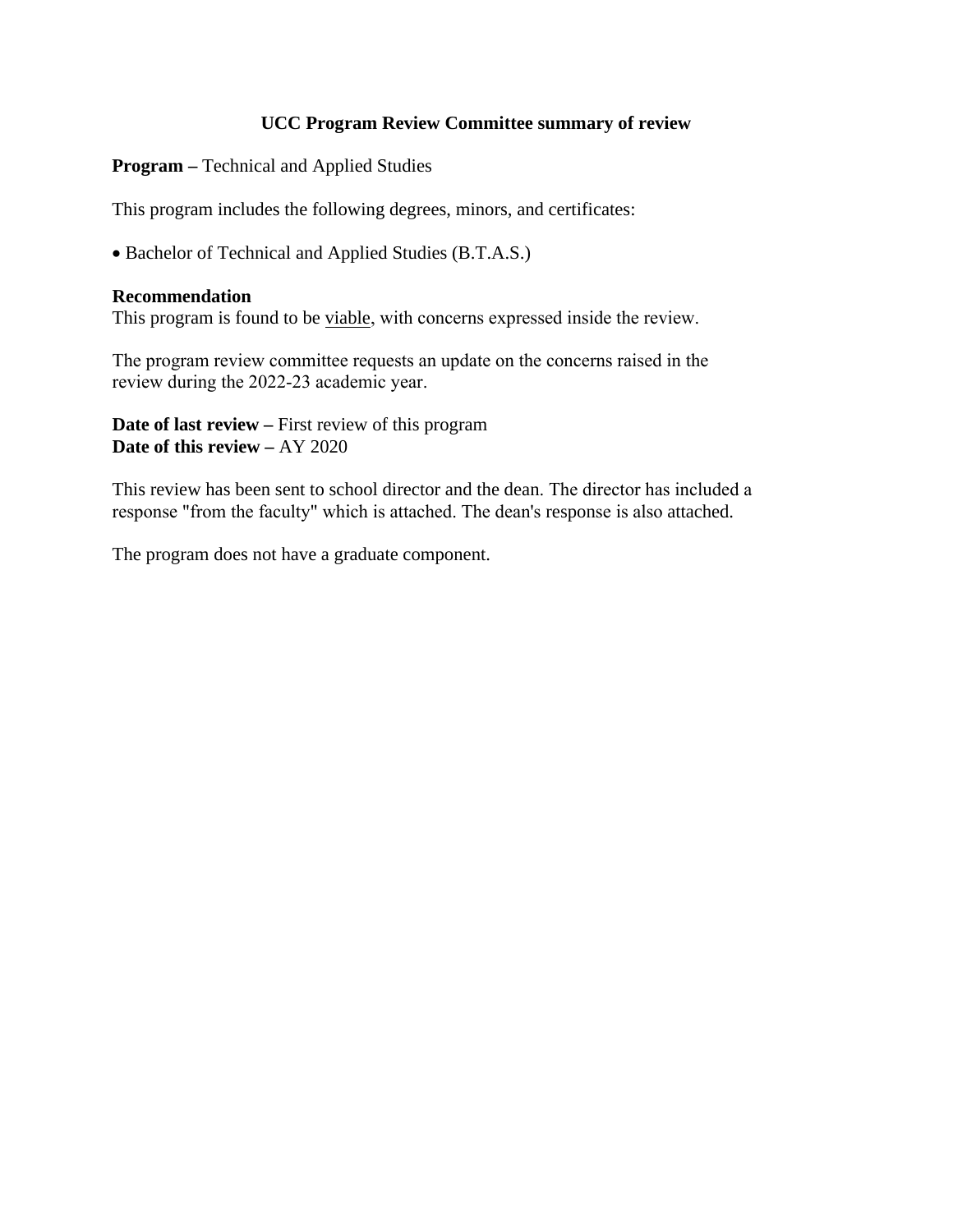## **Review of Bachelors in Technical and Applied Studies November 26, 2019**

## **Introduction**

A review team visited the Ohio University-Chillicothe campus on October 24, 2019, to review the Bachelors in Technical and Applied Sciences. Jamie Cano (Utah State University) served as external reviewer. Ruth Palmer (Classics and World Religions) and Kathleen Sullivan (Political Science) served as internal reviewers.

The Bachelors in Technical and Applied Studies is a general education degree offered through online coursework offered on the five OHIO regional campuses. BTAS started out in 2008 as part of a community-college partnership for students in technical areas. It was designed as a degree-completion program for students who had earned an Associates degree in a technical field, such as agriculture, economics, education, environmental technology, business management technology, office technology, social work, nursing, etc. The program teaches interpersonal skills in leadership and ethics, and research strategies that allow these students to advance in their current positions or seek a higher level of employment. It became evident that this degree could serve students across the state. It has grown as a model to connect Associatesdegree earning students with the option of a Bachelor's degree.

The program as a whole is viable and a necessary program for the student population for which it serves, i.e students who might not earn a Bachelor's degree. BTAS predominantly serves the needs of students in southern and southeast Ohio. In addition, BTAS fulfills the needs of students from across Ohio, from out of state, students who are working full time, and students who may have changed career track and may need a way to finish their degree. The Bachelors degree provides graduates the soft skills needed to advance in the workplace of their technical field. The faculty are quite knowledgeable about their area of expertise and the program. This online general education degree is poised to be the sort of program that OHIO programs will be looking for in the future as they respond to President Nellis' commitment to the themes of access and inclusion, and student success and transformation. For these reasons this committee thinks it should be supported and strengthened.

The Findings and Review Team Concerns drawn by the Review Team are identified below in five broad areas (Staffing, Recruitment and Advising, Program Coordinator, Online Delivery and Course Size, and Resources) for ease of reporting.

# **Findings**

This degree has been structured as a system-wide program offered on-line, which means it is not housed on any single campus. The Chillicothe, Lancaster, Southern, Zanesville, and Eastern campuses share this program.

*Staffing:* The ten core courses of the major are shared between the campuses. Each campus "owns" two of those courses and the revenue generated by each respective campus (Chillicothe,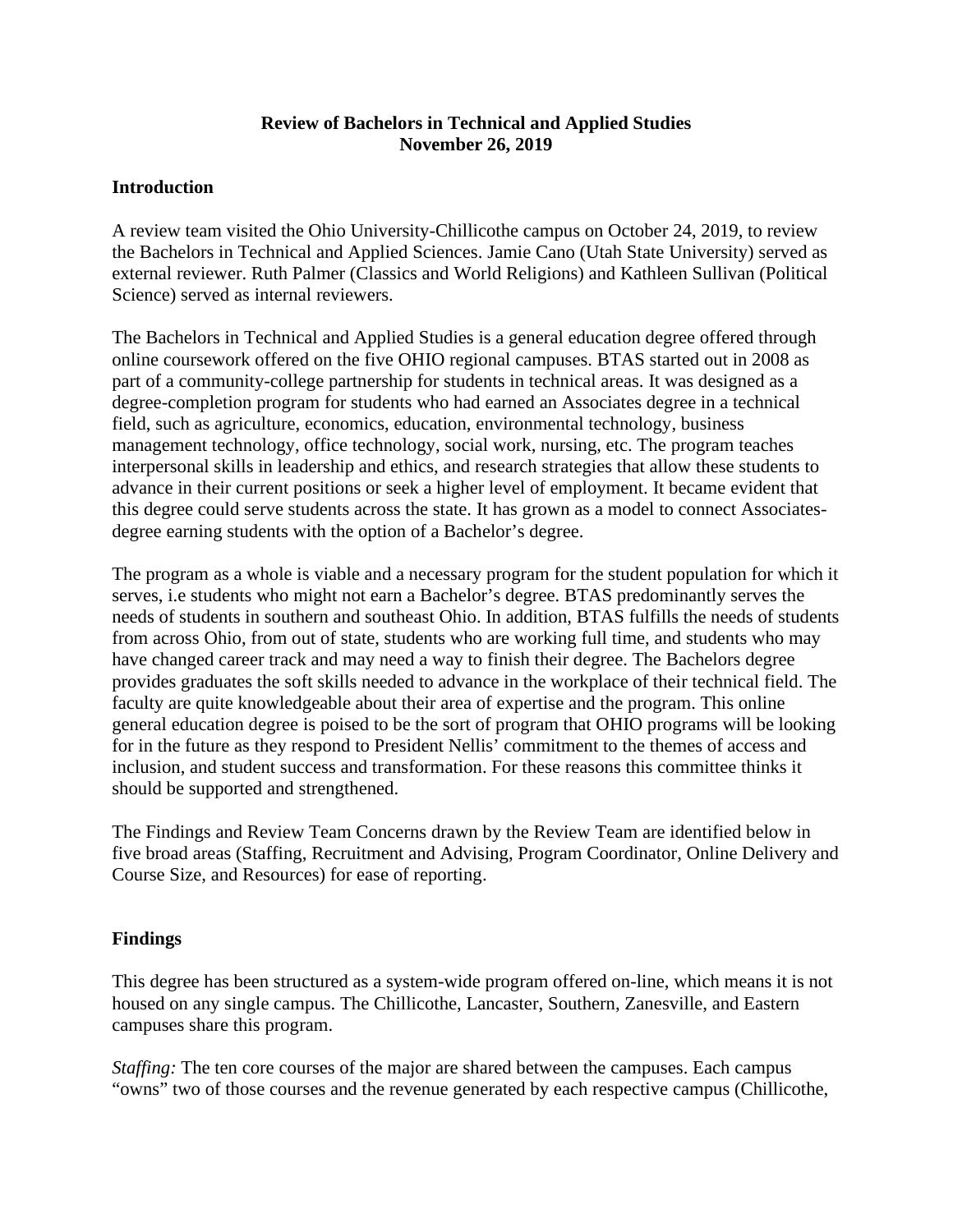Lancaster, Southern, Zanesville, and Eastern) for their two courses goes to that respective campus, regardless of which campus the faculty are assigned to or where students enroll. The ten courses are offered every fall and spring, so there is no lack of availability of required courses for students. Regional campus deans are responsible for staffing of the courses. If a regional campus faculty member is not able to make their teaching load, the dean has the liberty to assign a faculty member with related experience to teach a TAS course. The TAS program coordinator reviews the cv's of the prospective teaching faculty, shares a document that has the course objectives and learning goals for the given course, and the faculty member checks off how they will meet those objectives and goals.

*Recruitment and Advising:* Some campuses have community partnerships with area community colleges to recruit students who have completed associates' degrees. Advisors are responsible for the students recruited on their respective campuses. Advisors might be associate deans or staff advisors, depending on the campus. Those advisors can recruit for the program by letting Associates-degree students know that it is an option, or catching students who have pursued a technical degree, such as nursing or social work, but have decided not to complete it through to the Bachelors. Advisors assist TAS majors through their course selection and keep the majors on track for graduation. Graduation reviews are conducted by the RHE dean.

*Program Coordinator:* The TAS program has one full-time faculty member, Dr. Donna Burgraff, who serves as program coordinator at OU-Chillicothe. She teaches a 4-4 load with a stipend for program coordinator duties. Other faculty from various disciplines related to TAS courses (i.e. communications, diversity, research, leadership) are engaged in the delivery of the courses, but not assigned as a faculty member of TAS. There are no academic advisers dedicated only to TAS students.

*Online Delivery and Course Size*: The TAS courses are offered exclusively online. The affiliated faculty we spoke with are clearly committed to student learning and student success. Course enrollment size is capped at 35, regardless of the level of courses. That cap enrollment size was determined at the RHE level, with faculty participation in decision making. An exception has been made for the research class, which is capped at 25 students. RHE policy is to follow the 35 cap policy, unless a regional campus offering is affiliated with an Athens campus based program, in which case course enrollment follows the practices of the Athens campus based program.

Regarding the teaching effectiveness or success in student learning, the Review Team did not review teaching evaluations or measures of student success or placement. The Review Team did review the program outcome goals, but not the syllabi for selected courses. Furthermore, the Review Team was not provided data on placement of graduates or advancement in the current workplace for program completers. The Review Team did not see student evaluations nor meet with any students, and therefore, cannot report on students' satisfaction with the program.

*Resources:* Selected faculty members indicated that the resources to execute the entirety of the program were not sufficient. Specifically, it was noted that some faculty do not have computers that are adequate for online courses. One faculty member indicated that the OHIO issued computer for the performance of the duties did not have a camera, a fundamental tool necessary for the delivery of an online curriculum.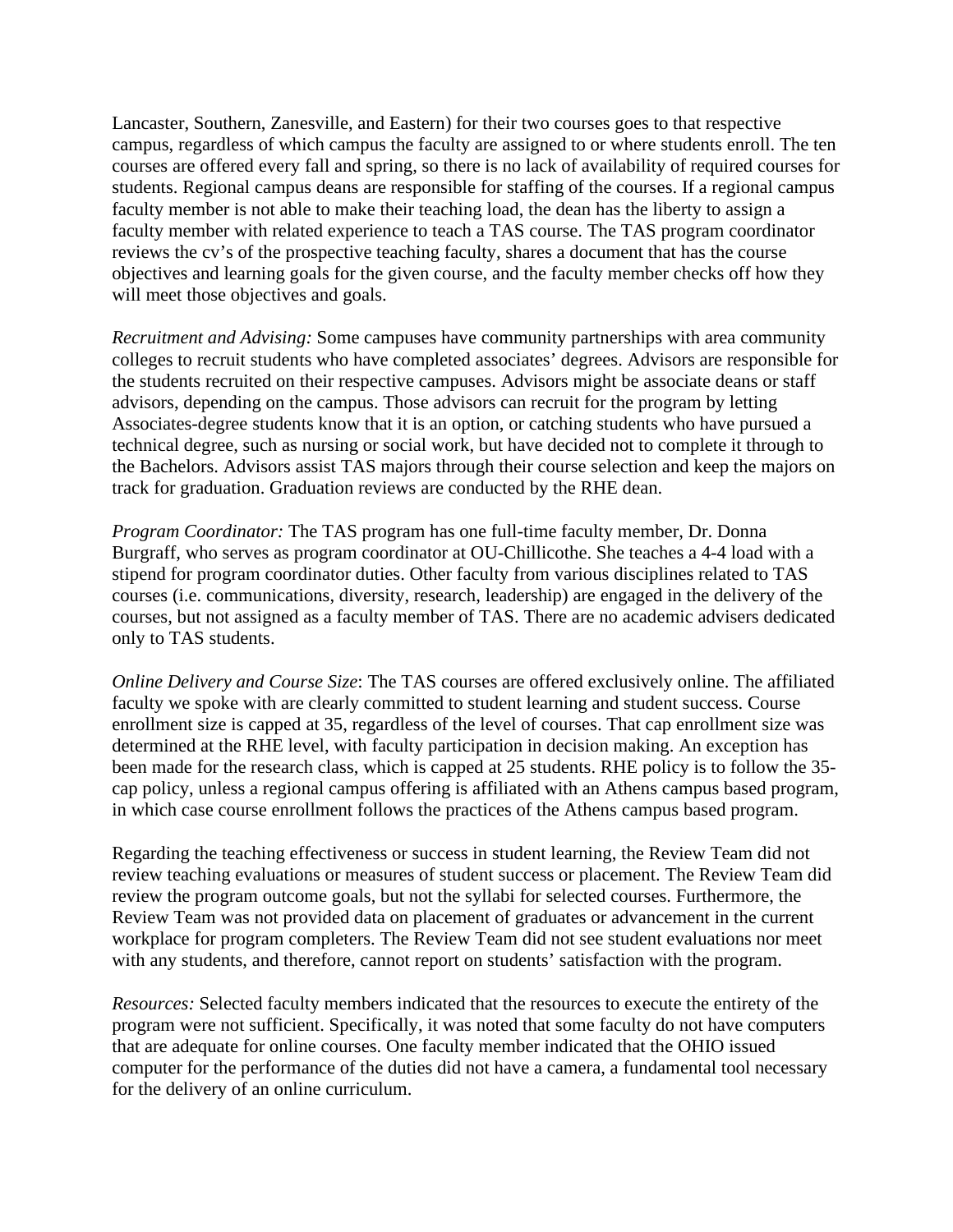### **Review Team Concerns**

*Staffing:* Given the structure of the Department (spread over five campuses), it appears as if all courses are being taught regularly. The difficulty the Review Team has with this model is that with five Deans and/or Associate Deans making faculty teaching decisions, it becomes difficult for the Program Director to set up with faculty any future plans for program direction and/or course offerings. Yes, all 10 courses in the program are taught each semester, whether they make high enrollment or not, but is that the best model for delivering an academic program? It was clear to the Review Team that the TAS program does not have a "home base" or a viable funding base to draw from to provide faculty a reduced teaching load or other incentive in an effort to allow the TAS teaching faculty time for any Research, Scholarship, and Creative Activity, and Service (RSCA).

*Advising and Recruitment:* Overall, advising of students in the TAS program appears to be problematic to the Review Team. There is clearly no systematic, uniform, or coherent advising plan for the TAS program, nor is the Program Coordinator involved in advising decsions at the individual campus level. Since each campus selects who will advise the TAS students, there appears to be no consistency on what students are being told. Likewise, there is no organized plan for recruitment of students into the TAS program. Because some campuses recruit students directly from the instituions offering associate degrees, they tend to treat all their recruits as campus advisees regardless of the programs the students subsequently choose. No mention of any marketing efforts conducted on behalf of the program were mentioned throughout the review.

*Program Coordinator:* Of great concern is that the TAS Program is unable to fulfill its research, scholarship, or outreach mission. The Review Team believes that the TAS program as a whole needs to be more centralized and headquartered at a "home base" which would then allow the Program Director to more easily facilitate the research, scholarship, and outreach mission of the program and university. In addition, it was not made clear as to why the program coordinator is not included on the recruitment or advising efforts or decision making process for TAS majors on each respective campus. It is unusual to have an academic program at Ohio University that is run by administrators rather than by faculty members. The review team highly recommends that the Program Coordinator be provided the administrative duties to manage the TAS program, including funding for the program coordinator to travel to campuses to participate in administrative, recruitment, and advising efforts.

*Online Delivery and Course Size:* The faculty teaching in the program indicated that it was difficult to engage in research, scholarship, and creative activities, especially when teaching the heavy writing courses offered as part of the program. The Review Team agrees with the faculty perspective. Thus, it is clear that the faculty engaged in the program are not as engaged in Research, Scholarship, and Creative Activity, and Service (RSCA) as one would expect in a comprehensive university. The review team recommends that the cap size of these courses be reduced, as they are intensive, requiring quite a bit of feedback from the instructor.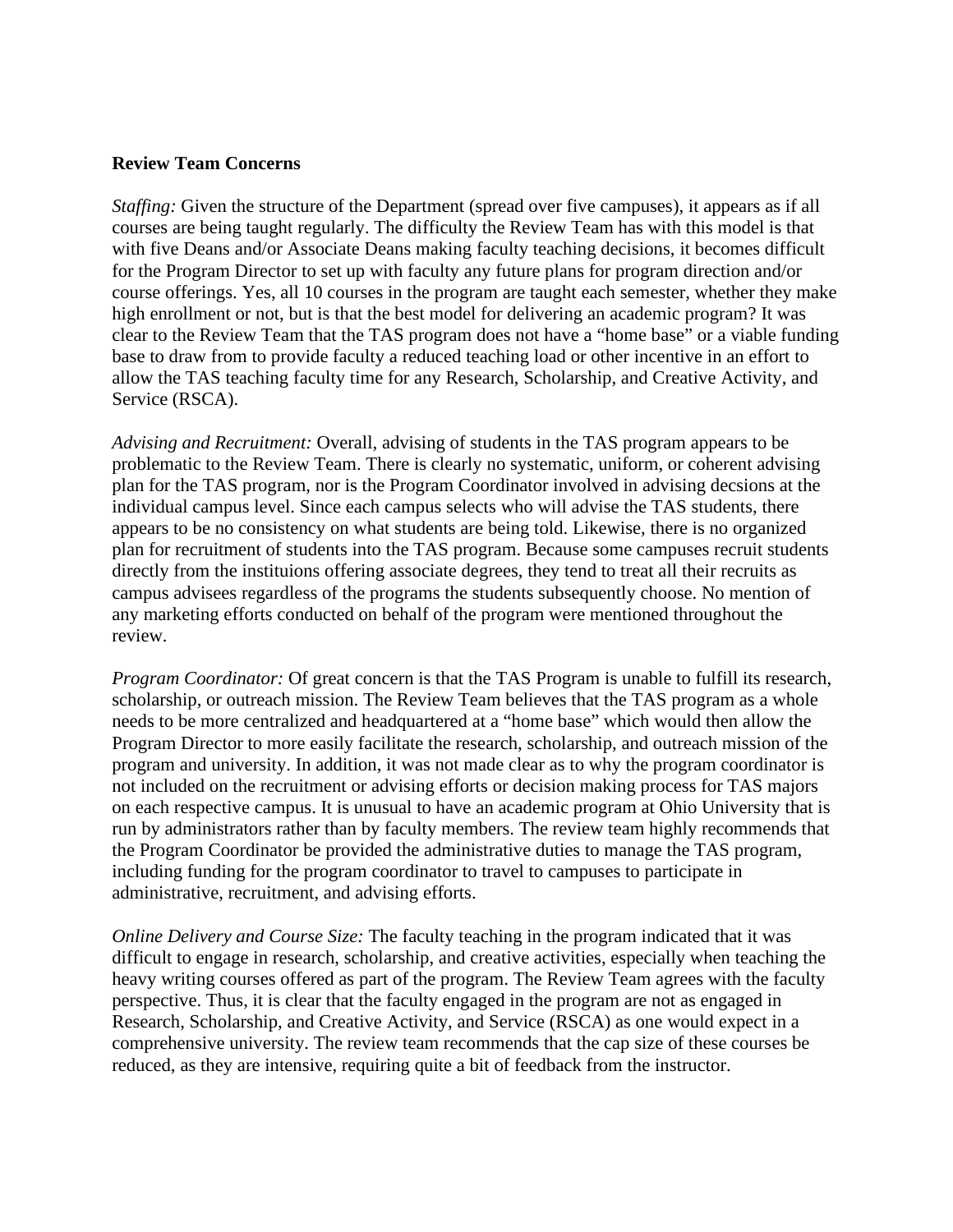*Resources:* The Review Team proposes that the computer hardware and software of all faculty engaged in TAS courses be evaluated as to their respective capacity to be used in the execution of teaching the TAS courses online. Where there are deficiencies found, it is recommended that the proper steps be taken to ensure that the faculty are given the tools necessary for the execution of the TAS program, including, but not limited to, computers, both hardware and software.

*Other*: There appears to be no assessment plan relative to the program's success. Student evaluations of classes are reviewed by RHE for outstanding complaints by students, but they are not seen by the program coordinator to check for delivery of content. It is unusual for an academic program to not have someone in the field check to be sure that course and program objectives are being met. Other than the student evaluations (which were not made available to the Review Team) there appears to be no evidence of pedagogical goals actually being met, nor success of the students or the program. There is plenty of anecdotal data, but we are unable to report on the success of the program because of a lack of data. It is recommended by the Review Team that a follow-up departmental review follow in three to four years specifically targeting the teaching and learning outcomes from the perspective of the students.

Provisions for service, outside of teaching, is not appropriate for the program. There was evidence of some faculty members engaged in service activities within the broader community, but it clearly was not an organized effort. While the Southern campus has an advisory committee, comprised of faculty, program graduates, and community members, not all of the campuses have followed suit. There is a lot of research relative to Advisory Committees, and their value to the program cannot be understated. It is suggested that all campuses have a TAS Advisory Committee, or at the very least, there should be one for all campuses combined which would report the Program Coordinator.

## **Conclusion**

The Bachelor of Technical and Applied Studies is viable. It has expanded rapidly since its inception and has served as a model for two other similar programs. Although it is an on-line program and the program coordinator and faculty developed the ten TAS courses that form the core of the program, each RHE campus 'owns' two courses, derives the revenue from them, and chooses who will teach them. The students who major in the BTAS program are enrolled and advised by the campus administrators who first recruited them, not by the program coordinator. The Review Team recommends that the Program Advisor be given more administrative duties, be included in the recruitment and advising at all five campuses and establish a home base.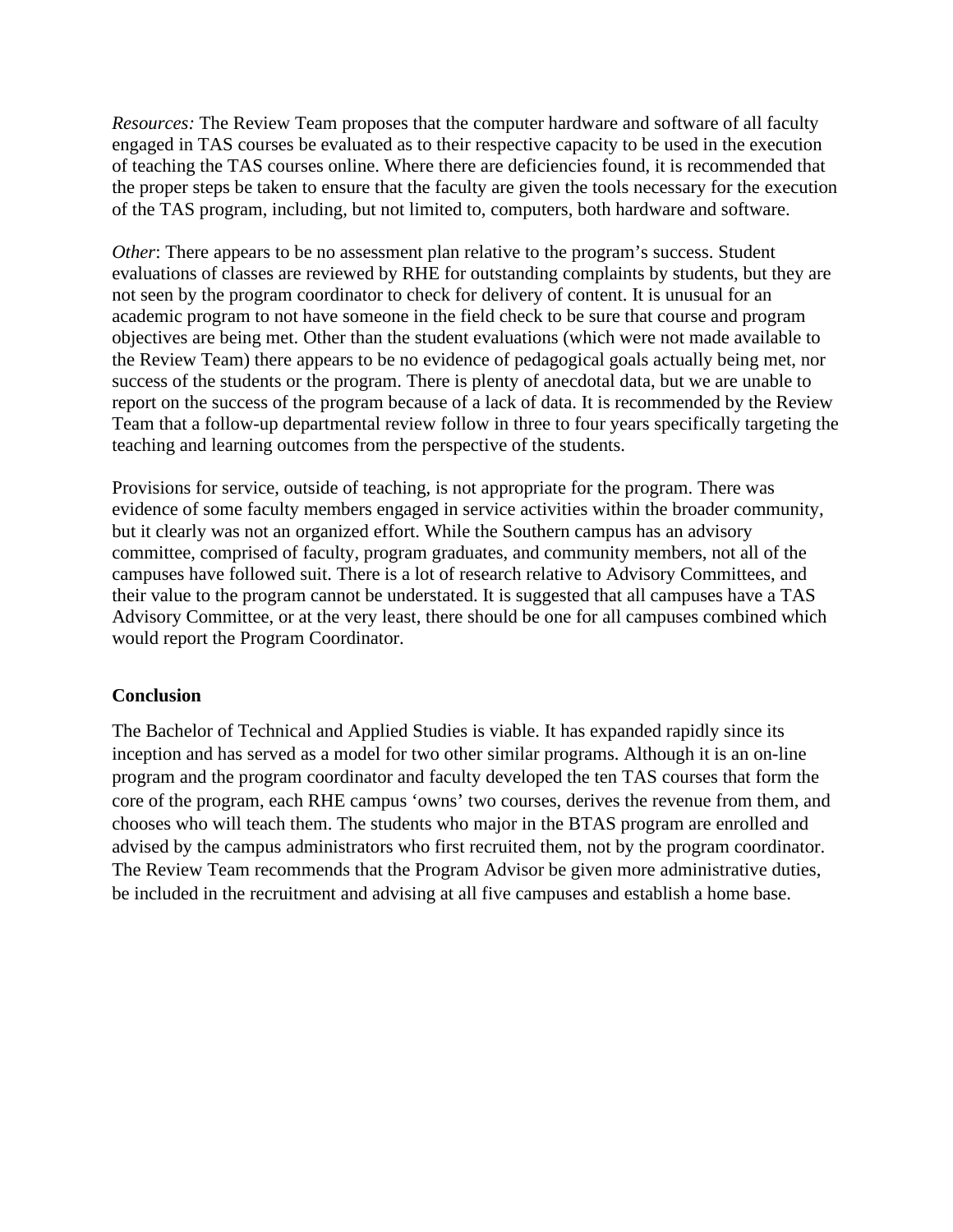# **Faculty Response to Bachelor of Technical and Applied Studies Program Review**

## **Introduction**

The faculty of the Bachelor and Technical and Applied Studies Program (BTAS) appreciate the work and support of the reviewers: Jamie Cano, Ruth Palmer, and Kathleen Sullivan. All faculty who teach TAS courses were invited to solicit feedback. This response is the faculty consensus.

## **Response to Findings**

There were a few minor errors in the findings, largely borne out of unfamiliarity with the program. Again, these are minor and have no real impact on the findings themselves:

- Under *recruitment and advising* on page 2, final graduation reviews are conducted by the RHE Executive Dean or her representative, but an initial review is conducted by RHE BTAS Program Coordinator, Dr. Burgraff.
- Under *program coordinator* on page 2, while Dr. Burgraff is the BTAS Campus Coordinator for the Chillicothe Campus, she is also the Program Coordinator for BTAS across Regional Higher Education (RHE). Additionally, Dr. Burgraff is a dedicated academic advisor to BTAS students, but she only advises those from the Chillicothe Campus, which is about 10% of the total BTAS advisees.
- Under *online delivery and course size* on page 2, faculty did recommend appropriate course size to the administration, thus participating, but that recommendation was refused, and course size was set by the administration. Also, while the reviewers did not review course syllabi, the syllabi were provided in an appendix of the self-study.

## **Response to Concerns**

The faculty wholeheartedly agree with all the concerns expressed by the reviewers. Our comments for each specific area follow. At the end of the narrative we provide a graph of the specific concerns outlined and our plan to address them. Overall, we support returning to shared governance where the faculty and administration work together to reach consensus. These concerns cannot be addressed by the faculty alone and must be done so by the faculty and administration working together. The faculty welcome the opportunity to do so.

*Staffing:* The faculty agree with the staffing concerns. The current structure of being spread over five campuses is not working. It does mean that making decisions in the best interest of the program is difficult. It also is confusing to students and creates unnecessary work making the program less efficient. The transition of the program to University College under One OHIO reorganization should address the five-campus structure issue. The faculty agree that offering the 10 courses every semester has resulted in low enrolled courses and is not the best model for delivering an academic program. The current schedule was insisted upon by the campus associate deans. The faculty recommend returning to the faculty recommended schedule. It was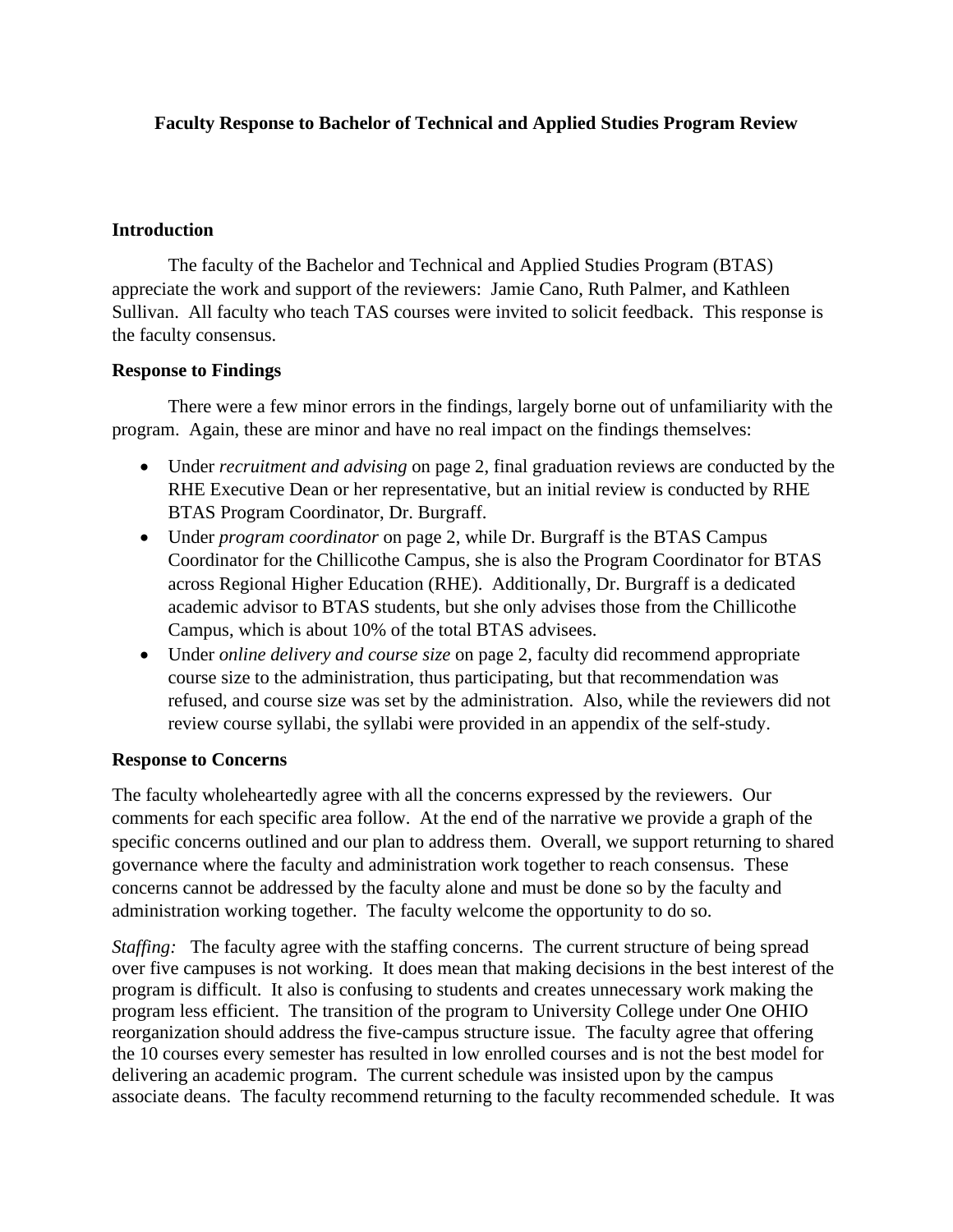more efficient. However, this needs to be done in the 2021-2022 academic year as doing so for 2020-2021 could create graduation issues for BTAS students at this late date. Advisors can then plan through the next academic year in anticipation of fall only and spring only courses. The faculty agree that the TAS program does not have a "home base" or a viable funding base to draw from to provide faculty a reduced teaching load or other incentives in an effort to allow the TAS teaching faculty time for any Research, Scholarship, and Creative Activity, and Service (RSCA). The transition of the program to University College will result in a home base, viable funding base, and an administrator dedicated to the success of the program, none of which it has now.

*Advising and Recruitment:* The faculty agree that the advising of students in the TAS program is problematic. A previous solution offered by Dr. Burgraff would be that she would advise all campus based BTAS advisees. This would leave the eCampus students advised by eCampus advisors who already work closely with Dr. Burgraff. Doing this would create a systematic, uniform, coherent advising plan for the BTAS program. The faculty agree that there is no organized plan for marketing the BTAS program or for recruitment of students into BTAS. Once the program has a centralized structure in University College, the faculty and administration of University College along with representatives of each regional campus should develop a marketing and recruitment plan.

*Program Coordinator:* The faculty agree that the program coordinator is not being utilized and should be provided both the authority and resources in order to facilitate the research, scholarship, and outreach mission of the BTAS major. The BTAS program is, indeed, currently being run by administrators rather than, as it should be, the faculty. While the campus administration absolutely has a role to play in assisting the program coordinator with the management of the BTAS major, the campus associate deans have so taken over the program to the point that they no longer want even recommendations on scheduling from the faculty. With the One OHIO reorganization and the move to University College, the BTAS major will have a home base and can restore shared governance to the BTAS program.

*Online Delivery and Course Size:* The faculty agree that the cap size of the online courses is too high and all that course caps should be restored to the cap that went through the UCC process at 25. The courses are writing intensive and the faculty cannot be engaged in research, scholarship, creative activity, and service (RSCA) as is expected at a comprehensive university. The reduction in class size will allow for better student feedback, more thorough assessment, and improve both course completion and degree completion rates.

*Resources:* The faculty agree that the BTAS program is not adequately resourced. The program needs a budget to both assist in program coordination and the implementation of the assessment plan. Additionally, especially since the program is totally online, faculty need adequate hardware, software, and instructional design assistance in order to effectively develop and deliver TAS courses. These resources have been requested but not provided. Again, with the transition in One OHIO to University College, it is hoped that the financial model developed would allow University College the necessary resources to operate the program.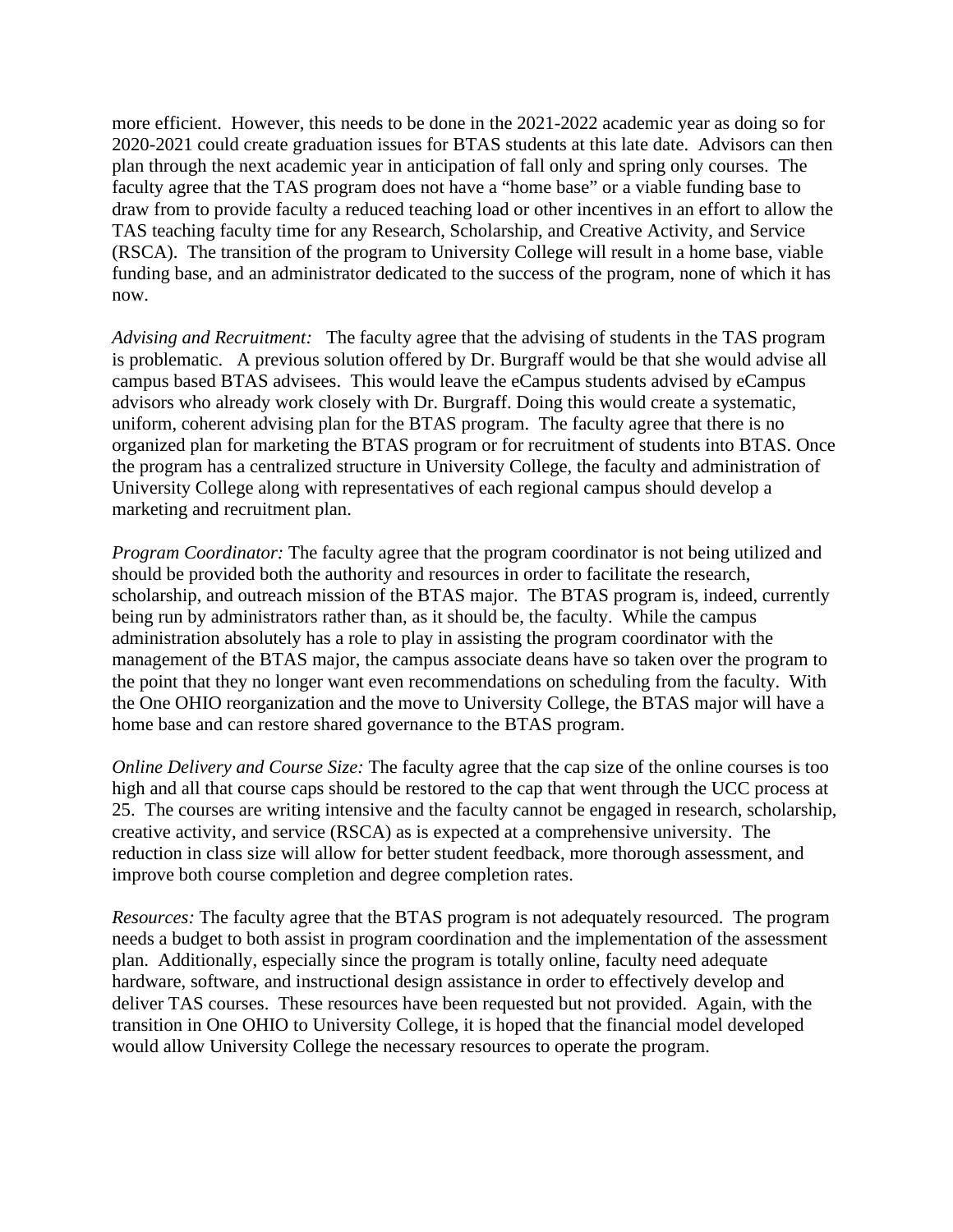*Other*: The faculty agree that there needs to be centralized coordination that would allow for the assessment plan to be implemented to insure that learning goals are being met and that the faculty program coordinator be responsible to review student evaluations and complaints to insure student success is maximized. The faculty will review its assessment plan at the end of every year in order to make decisions in the best interests of the students in the program. The centralized coordination would also allow for organized service activities and development of an advisory committee for BTAS. Both the implementation of the assessment plan and the recruiting of an overall and possibly campus based advisory committees, must be provided financial resources. It is imperative that University College oversee and coordinate the BTAS major. While the individual campuses will still be coordinating with BTAS, decisions must be centralized with the program coordinator reporting to the University College Dean.

| Concern                                                                                                                       | <b>Plan to Address</b>                                                                     | <b>Responsibility/Resources</b>                                                                                                                                                                                                                | Date to<br><b>Accomplish</b> |
|-------------------------------------------------------------------------------------------------------------------------------|--------------------------------------------------------------------------------------------|------------------------------------------------------------------------------------------------------------------------------------------------------------------------------------------------------------------------------------------------|------------------------------|
| Five Campus<br>Structure                                                                                                      | One College<br>Structure                                                                   | Through One OHIO Fall<br><b>Under University College</b>                                                                                                                                                                                       | August 2020                  |
| Schedule                                                                                                                      | <b>Return to Faculty</b><br>Recommended<br>Schedule                                        | Dr. Elizabeth Sayrs, Dean<br>Dr. Donna L. Burgraff,<br><b>BTAS</b> Coordinator                                                                                                                                                                 | 2021-2022                    |
| No "Home Base" to<br><b>Allow for Viable</b><br>Funding Base,<br><b>Faculty Incentives</b><br>and Administrative<br>Oversight | One College<br>Structure                                                                   | Through One OHIO Fall<br><b>Under University College</b>                                                                                                                                                                                       | August 2020                  |
| Inadequate<br>Advising                                                                                                        | Adopt Dr.<br>Burgraff's Plan for<br><b>Faculty Advising on</b><br><b>Regional Campuses</b> | Dr. Burgraff, BTAS<br>Coordinator<br>Dr. Jeremy Webster, Dean<br>of Zanesville<br>Dr. Jim Smith, Dean of<br>Lancaster<br>Dr. Dywayne Nicely,<br>Dean of Chilllicothe<br>Dr. Nicole Pennington,<br>Dean of Southern                             | Spring 2020                  |
| <b>Lack of Recruitment</b><br>and Marketing Plan                                                                              | Develop and<br>Implement a<br>Recruitment and<br><b>Marketing Plan</b>                     | Dr. Sayrs, Dean<br>Dr. Burgraff, Program<br>Coordinator<br><b>Staff and Administration</b><br>in University College<br>Faculty who Teach in<br><b>TAS</b><br><b>Staff and Administration</b><br>from Each of the 5<br><b>Regional Campuses</b> | <b>Fall 2020</b>             |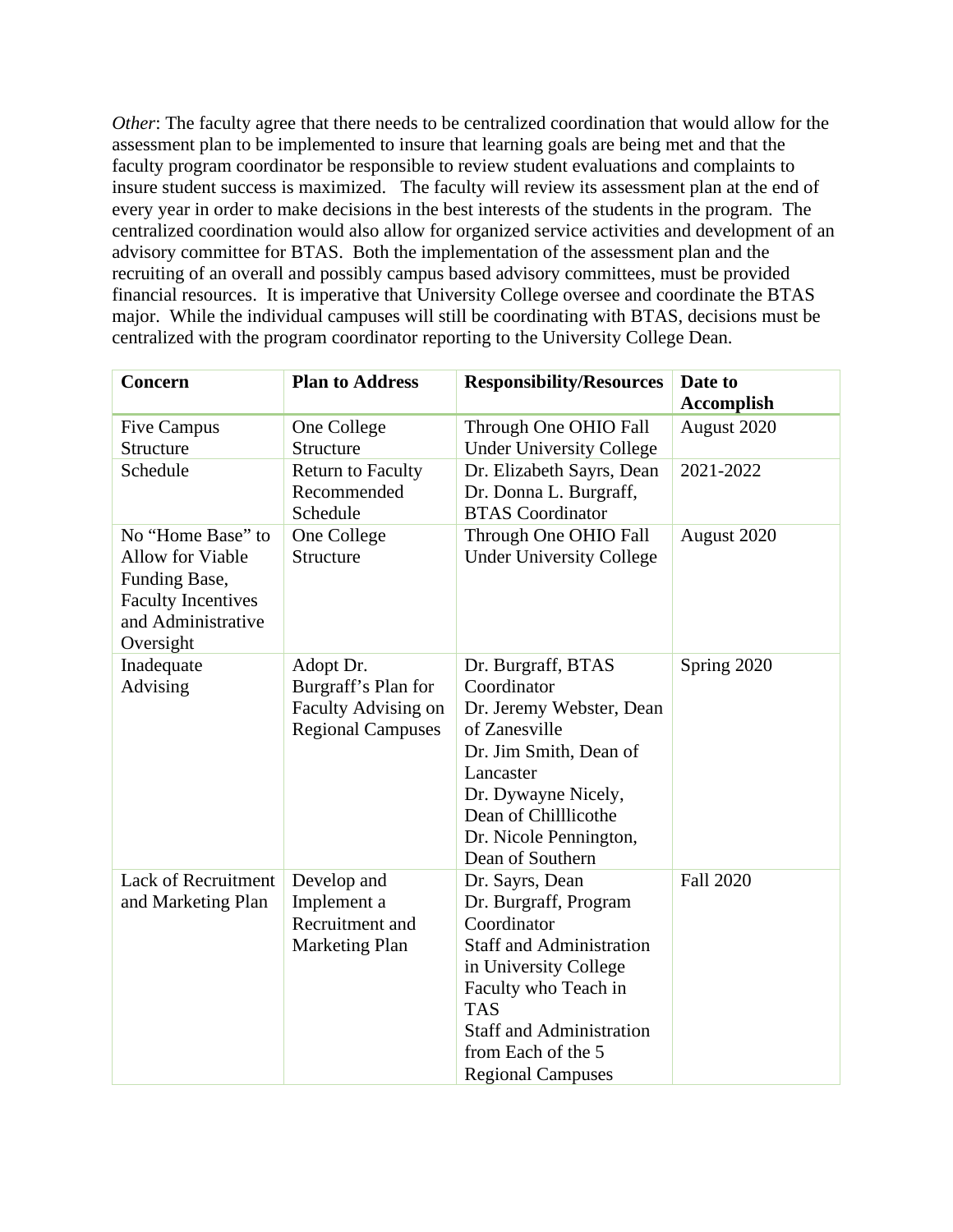| Lack of Shared<br>Governance and<br>Lack of Faculty<br>Participation and<br>Oversight of<br>Program | Provide Program<br>Coordinator with<br>Authority and<br>Resources to<br>Manage the Major                           | Dr. Burgraff, BTAS<br>Coordinator<br>Dr. Webster, Dean of<br>Zanesville<br>Dr. Smith, Dean of<br>Lancaster<br>Dr. Nicely, Dean of<br>Chilllicothe<br>Dr. Pennington, Dean of<br>Southern<br>Dr. Sayrs, Dean of<br><b>University College</b> | Authority-Spring<br>2020<br>Financial<br>Resources-Fall<br>2020 |
|-----------------------------------------------------------------------------------------------------|--------------------------------------------------------------------------------------------------------------------|---------------------------------------------------------------------------------------------------------------------------------------------------------------------------------------------------------------------------------------------|-----------------------------------------------------------------|
| <b>Course Size</b>                                                                                  | <b>Restore Agreed</b><br><b>Upon Class Size</b><br>Approved Through<br><b>UCC</b>                                  | Dr. Webster, Dean of<br>Zanesville<br>Dr. Smith, Dean of<br>Lancaster<br>Dr. Nicely, Dean of<br>Chilllicothe<br>Dr. Pennington, Dean of<br>Southern                                                                                         | Summer 2020                                                     |
| Lack of Adequate<br>Resources                                                                       | Provide for a BTAS<br><b>Budget</b>                                                                                | Dr. Sayrs, Dean<br>Dr. Burgraff, BTAS<br>Coordinator<br>One OHIO Financial<br>Structure                                                                                                                                                     | August 2020                                                     |
| <b>Lack of Assessment</b><br>Data                                                                   | Implementation of<br><b>BTAS Assessment</b><br>Plan                                                                | Dr. Burgraff<br><b>TAS Faculty</b><br>Dean Sayrs by Providing<br>Funding for Plan and<br>Overseeing its<br>Implementation                                                                                                                   | 2020-2021                                                       |
| Lack of Advisory<br>Committee                                                                       | Recruit a BTAS<br>Advisory<br>Committee and<br>Possibly a BTAS<br>Advisory<br>Committee from<br><b>Each Campus</b> | Dr. Burgraff<br>Dean Sayrs<br><b>Regional Campus</b><br>Administration                                                                                                                                                                      | <b>Fall 2020</b>                                                |

# **Conclusion**

The faculty agree that the Bachelor of Technical and Applied Studies is viable. It is a model that other programs and majors can follow. The revenue for the program needs to go to its new home base in University College. This will eliminate the need for campuses to own courses. Decisions about who teaches the courses need to be based on faculty recommendations about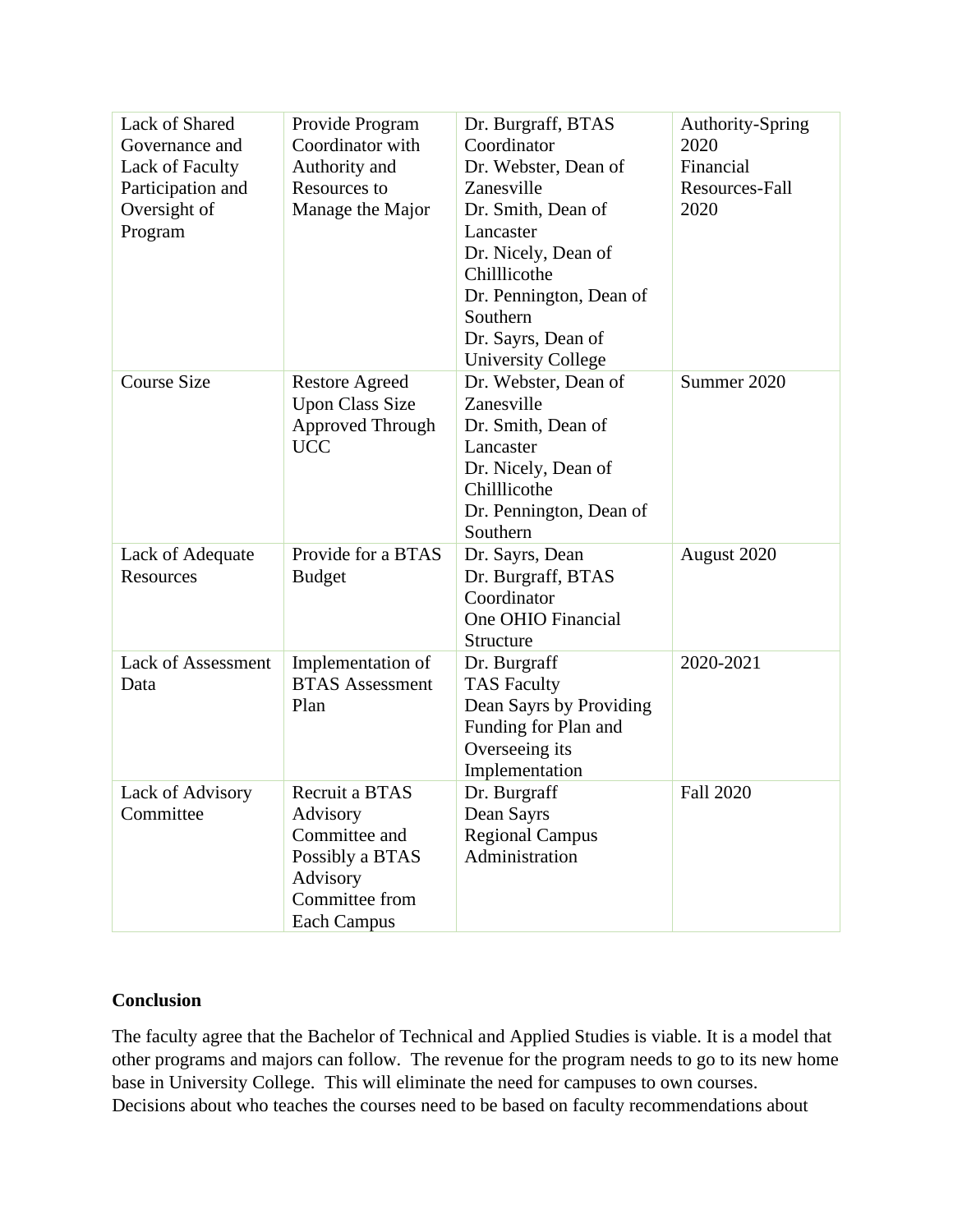who is best to teach the courses and not based on campus decisions about who does not have enough campus teaching load. The students need to be advised by faculty dedicated to BTAS and eCampus advisors who work closely with BTAS faculty. The BTAS Program Coordinator and the University College Dean, working closely together, will be able to address all the concerns in a timely manner. The One OHIO reorganization could not be coming at a better time for the Bachelor of Technical and Applied Studies.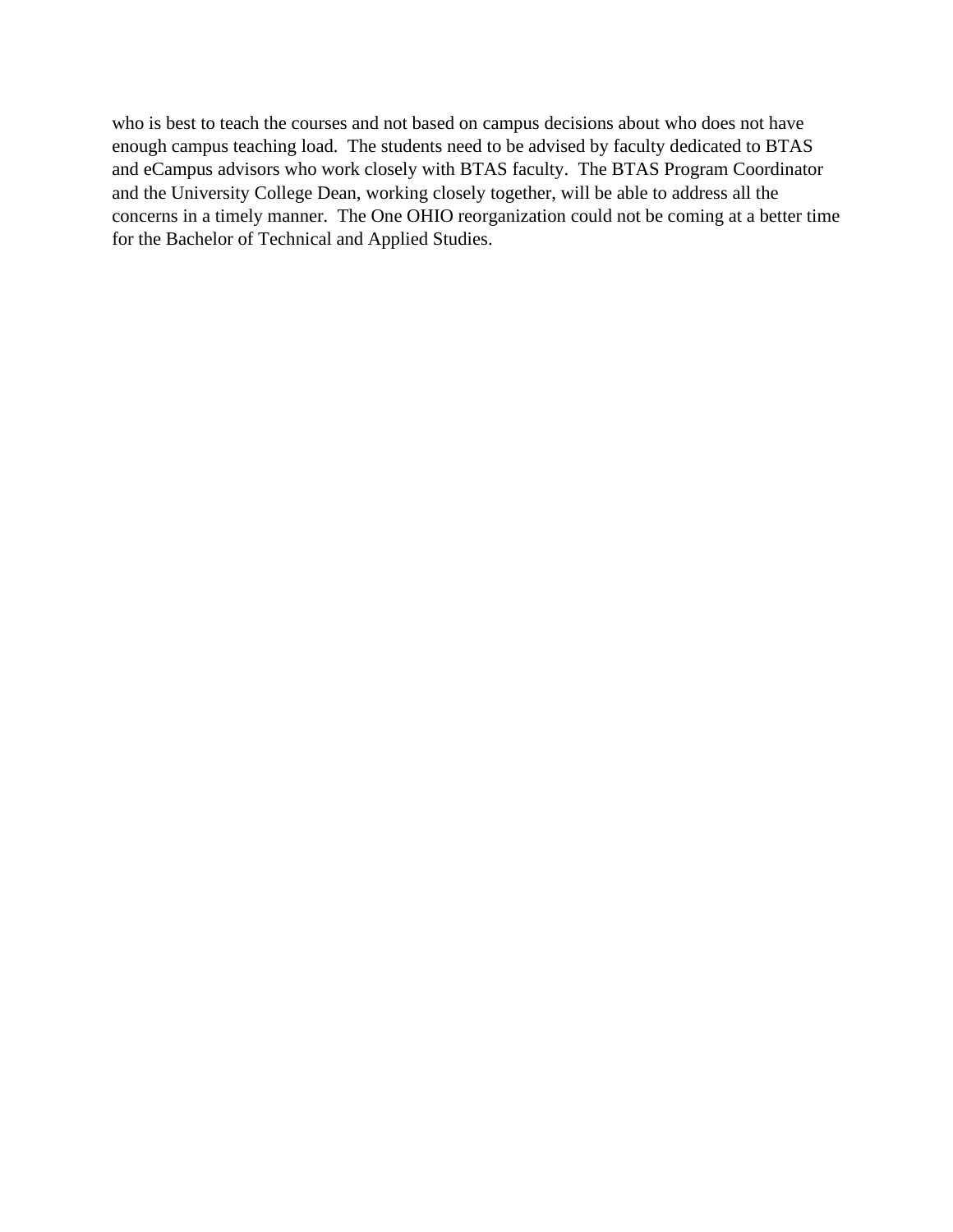# **RHE Response: Review of Bachelor of Technical & Applied Studies**

Interim Executive Dean, Nicole Pennington December 11, 2019

The program review team identified six areas of concern and recommendation for the Bachelor of Technical & Applied Studies (TAS) program: staffing, advising and recruitment, program coordinator, online delivery and course size, resources, and program assessment. RHE leadership offer the following response to their concerns and recommendations.

### Staffing

The program reviewers note that each campus "owns" two TAS courses, which is inaccurate. No regional campuses own courses in the program; instead, each campus is assigned online offerings of courses to ensure an equitable enrollment distribution. The course distribution was originally created with input from the TAS faculty. Additionally, the concerns noted by the review team and the faculty response regarding course offerings suggest the information is not regularly reviewed. The regional associate deans collaborate on the online schedule, reviewing both enrollment trends and faculty input each year. When the TAS course offerings expanded to offering 10 during fall and spring, it was done with the explicit expectation that enrollments would be reviewed to determine long-term rotation plans.

Included in the program reviewer recommendations are recommendations regarding course scheduling and faculty load.

- Faculty are involved in course scheduling through a recommendation process; however, the ultimate scheduling authority, for all regional courses, rests with the campus deans, delegated to the associate deans. Cross-campus schedule collaboration helps ensure equity in course distribution and faculty load. With the One OHIO transition, we expect even greater levels of course scheduling coordination will occur between the regional campuses and Athens academic units.
- Tenured and tenure-track faculty across all campuses are regularly engaged in research and service, while consistently teaching a 4-4 load. This workload is standardized across the regional system and is taken into consideration when faculty are reviewed for promotion and tenure.

#### Advising and Recruitment

The program reviewers suggest that some regional campuses have recruitment advantage because of their community college partnerships, but this is an inaccurate representation. The university partners with community colleges across the state and region. Two of the regional campuses are co-located with partner community colleges, where other regional campuses are in the same or similar service district as other partnerships. Overall, the TAS program benefits from community college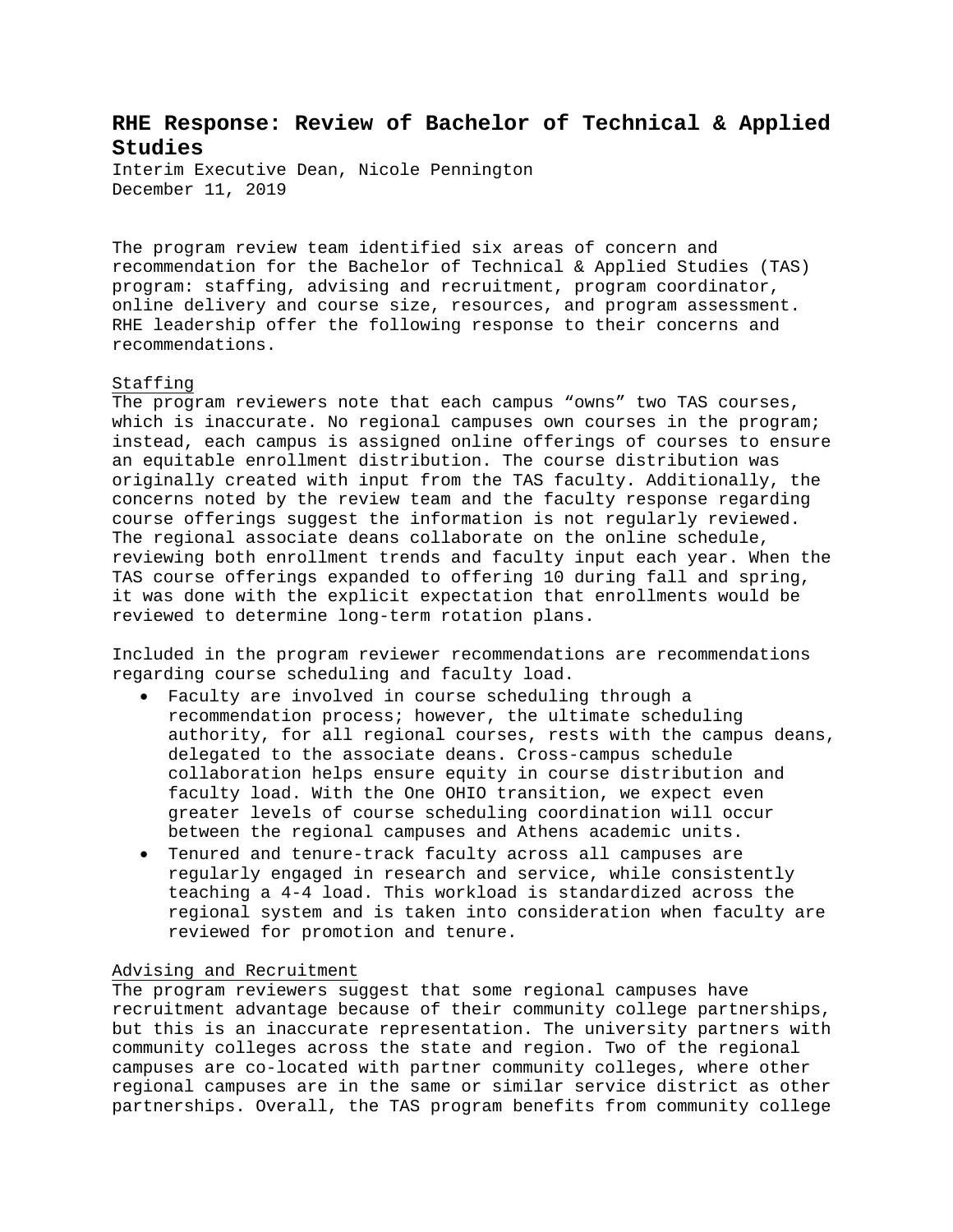partnerships, which serve as a recruiting opportunity for regional campus and eCampus program enrollments.

The TAS program is included in university marketing efforts for online degree completion programs. Additionally, each campus is encouraged to market available program offerings and to recruit students accordingly. Faculty play an important role in program recruiting, and assisting with program recruiting is included in the program coordinator duties.

Like other OHIO degree programs that are offered through multiple campuses and delivery modes, the advising for TAS is distributed based on student campus. Campus-based advising occurs by both faculty and staff; staff advisors advise eCampus TAS students. The program coordinator should be in regular communication with all advisors to ensure consistency and equity in the advising experience.

As the faculty response indicates, the TAS coordinator has an opportunity to perform an initial review of graduation candidates. As is consistent across the institution, the final decision regarding degree conferral occurs under the direction of the Executive Dean of Regional Higher Education.

#### Program Coordinator

As the program reviewers note, there is one full-time, tenured faculty member in the TAS program. Faculty from other disciplines teach in the program, but they are not dedicated to it. Utilizing faculty from multiple backgrounds and areas of expertise helps to support the TAS goal of providing students with the necessary leadership and professional skills required to advance within their chosen technical field. The RHE leadership views the diversity of faculty disciplines as an overall strength of the program.

The faculty response to the program review includes support for the reviewer recommendations related to the role of the program coordinator. Specifically, the program reviewers indicate a need to include the program coordinator in advising, recruitment, and administrative functions. These functions are indeed included in the stipend duties and overall expectations for the RHE program coordinator.

The RHE leadership disagrees with the assertion that the program is run by administrators. The program coordinator is responsible for curricular content and revisions, program assessment and reporting, recruitment and advising, and recommending course scheduling needs to the associate deans. These activities are supported by an annual stipend to the program coordinator. RHE leadership supports the idea that the program coordinator regularly travel to each regional campus to meet with students, faculty, and advisors to discuss program needs and expectations; existing travel reimbursement processes exist to support inter-campus travel.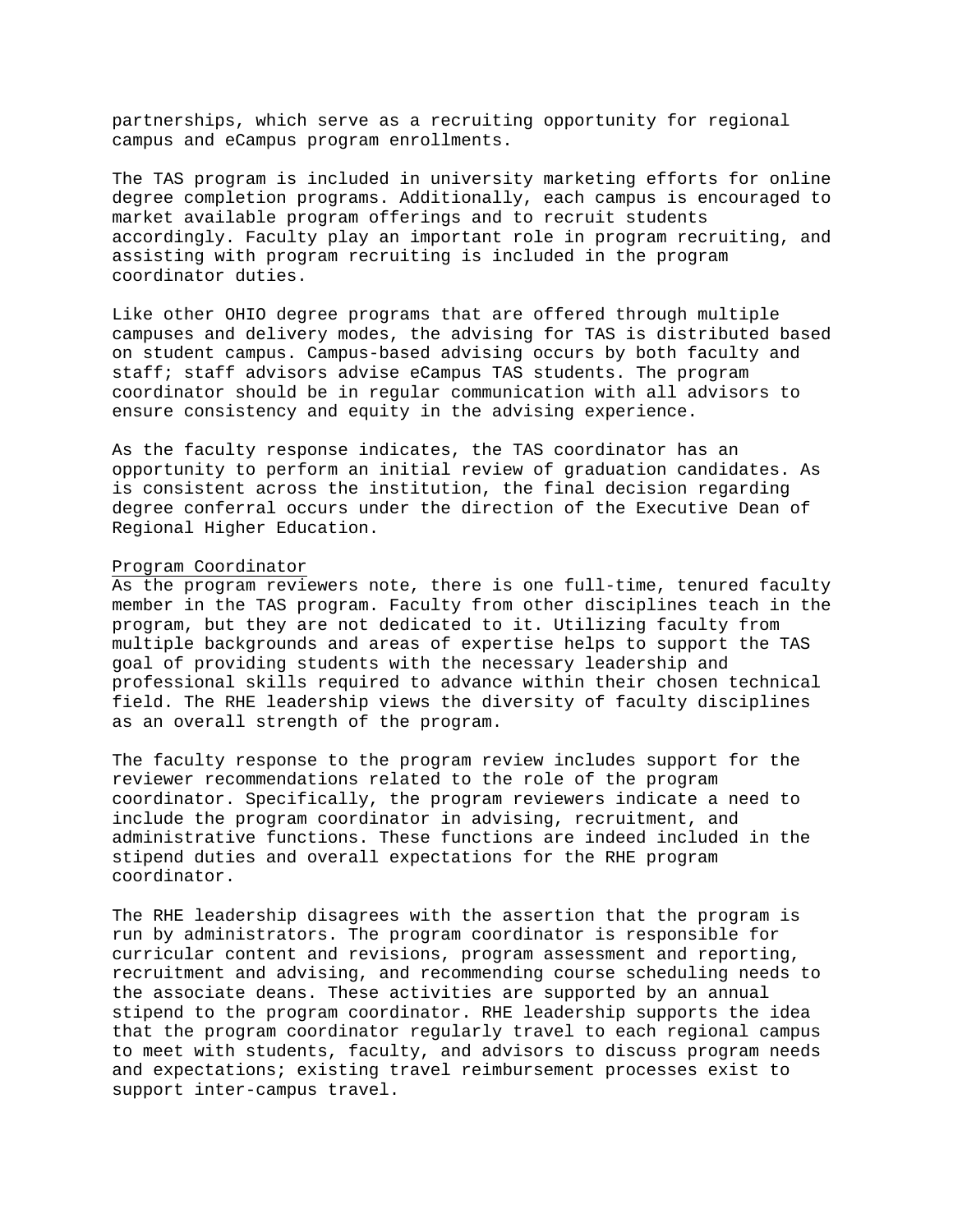### Online Delivery and Course Size

The program reviewers note a concern with the standardized RHE online course capacity of 35. Though they note that faculty participated in the decision-making process that led to this standard, the program reviewers may not have realized that the course capacity started as a recommendation from the faculty via the RHE Curriculum Committee. Additionally, there is an existing process within RHE to request a review of course capacities, which includes the chair of RHECC and the Executive Dean. Prior to the standard RHE course cap, most TAS courses were routinely capped at 25 students, which was the curricular default in OCEAN during the Quarter-to-Semester conversion. The RHE leadership encourages the TAS faculty to develop and submit proposals for each course they believe should have a lower, standard capacity.

The program reviewers note that TAS faculty are "not as engaged in Research, Scholarship and Creative Activity, and Service (RSCA) as one would expect in a comprehensive university." The RHE leadership reiterate that the standard teaching load for tenured and tenure-track faculty on regional campuses is 4-4, which is taken into consideration when faculty are reviewed for promotion and tenure. Additionally, there are existing processes within RHE for faculty to request assistance for research or scholarly efforts. The RHE leadership encourage tenured and tenure-track faculty to look into these opportunities.

#### Resources

The program reviewers and the faculty each indicate inequity in resources for faculty teaching in the TAS program, specifically noting a need for faculty to have the hardware and software required for videoconferencing. RHE leadership are unaware of any outstanding technology requests made by faculty teaching in the TAS program. RHE leadership agree that faculty should have the instructional resources they need for their courses. External cameras and microphones are available for faculty and staff use on each regional campus, and RHE leadership encourage faculty to reach out to RHE IT with any specific instructional technology needs.

#### Program Assessment

The program reviewer's statement that there is not an assessment plan for TAS is inaccurate; the TAS program assessment plan is on file with the OHIO Assessment Clearinghouse. However, as the faculty response notes, the program assessment plan needs annual review and update. Part of the duties of the program coordinator is the development and execution of the program assessment plan, including the required annual updates and reporting to the university clearinghouse.

Student course evaluations should have been provided to the review team. This was an oversight and missed by everyone who developed and reviewed the self-study prior to submission. The program reviewers note concern that the program coordinator does not have access to all student evaluations. While evaluation results are initially distributed to individual faculty and to campus associate deans based